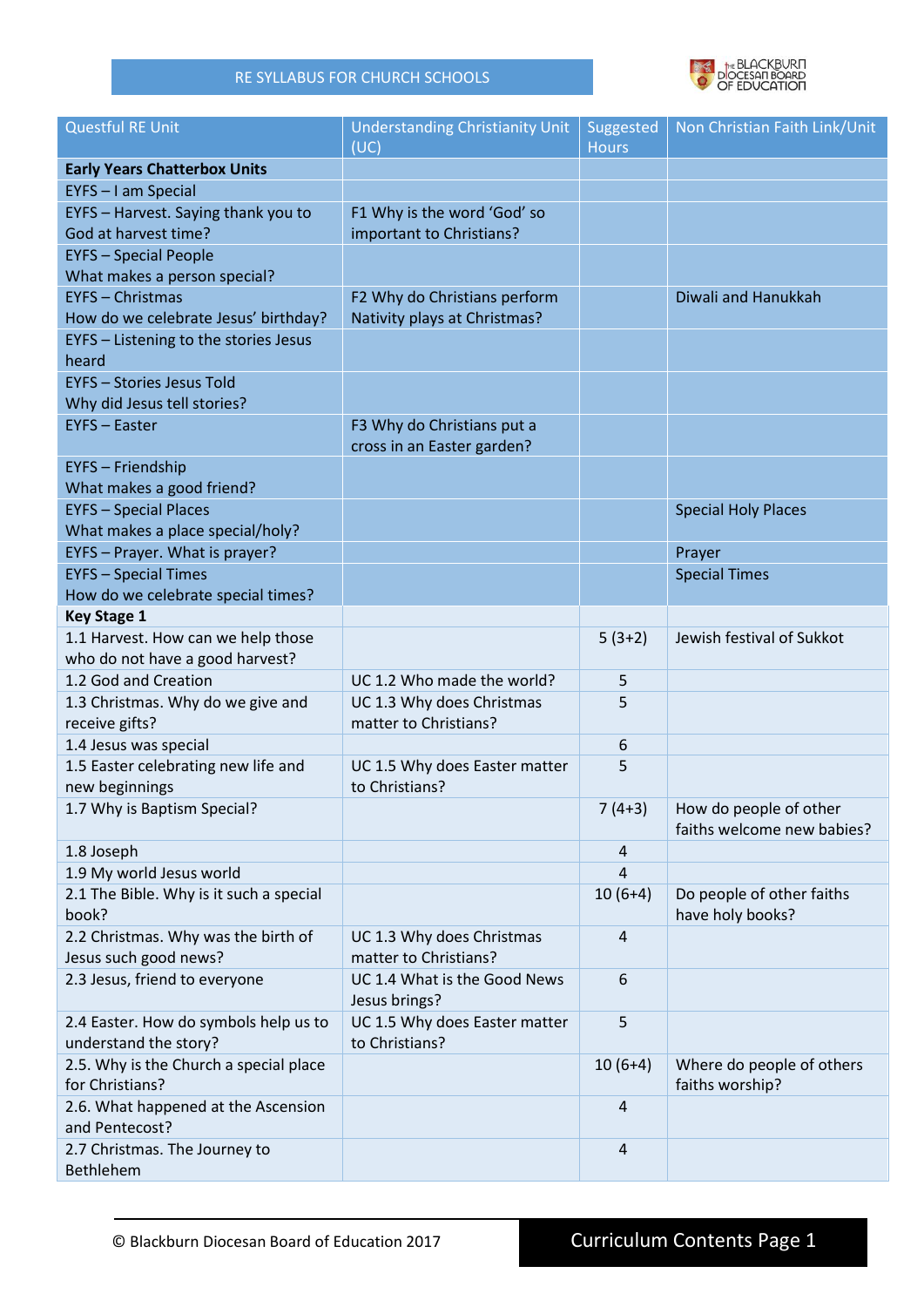## RE SYLLABUS FOR CHURCH SCHOOLS



| <b>Questful RE Unit</b>                                                   | <b>Understanding Christianity Unit</b><br>(UC)                           | Suggested<br><b>Hours</b> | Non Christian Faith Link/Unit                                                    |
|---------------------------------------------------------------------------|--------------------------------------------------------------------------|---------------------------|----------------------------------------------------------------------------------|
| Lower Key Stage 2                                                         |                                                                          |                           |                                                                                  |
| 3.1 Called by God                                                         | UC 2A.2 what is it like to follow<br>God?                                | $\overline{7}$            |                                                                                  |
| 3.2 Christmas. God with us                                                |                                                                          | $\overline{4}$            |                                                                                  |
| 3.3 Jesus the man who changed lives                                       | UC 2A.4 What kind of world did<br>Jesus want?                            | 6                         |                                                                                  |
| 3.4 Exploring the sadness and joy of<br>Easter.                           | UC 2A.5 Why do Christians call<br>the day Jesus died Good<br>Friday?     | 5                         |                                                                                  |
| 3.5 Which rules should we follow?                                         | UC 2B.3 How can following God<br>bring freedom and justice?              | $12(6+6)$                 | Does everybody follow the<br>same rules?                                         |
| 3.6 Harvest                                                               |                                                                          | $5(3+2)$                  | Revisit the Jewish festival of<br>Sukkot                                         |
| 4.1 God, David and the Psalms                                             |                                                                          | 6                         |                                                                                  |
| 4.2 Christmas. Exploring the<br>symbolism of Light.                       |                                                                          | $6(4+2)$                  | Hanukkah. (The Jewish<br>festival of light)                                      |
| 4.3 Jesus the Son of God                                                  |                                                                          | $9(7+2)$                  | Jewish festival of Shabbat                                                       |
| 4.4 Exploring Easter as a story of<br>betrayal and trust                  | UC 2A.5 Why do Christians call<br>the day Jesus died Good<br>Friday?     | 5                         | What do other faiths say<br>about forgiveness?                                   |
| 4.5 Are all churches the same?                                            |                                                                          | $12(6+6)$                 | Are all places of worship the<br>same? Do people worship<br>God in the same way? |
| 4.6 What is Prayer?                                                       |                                                                          | $5(4+1)$                  | How do people of other<br>faiths pray?                                           |
| <b>Upper Key Stage 2</b>                                                  |                                                                          |                           |                                                                                  |
| 5.1 How and why do Christians read<br>the Bible?                          |                                                                          | $11(6+5)$                 | How important are holy<br>books in other faiths?                                 |
| 5.2 Christmas. The Gospels of<br>Matthew and Luke                         | UC 2B.4 Was Jesus the<br>Messiah?                                        | 4                         |                                                                                  |
| 5.3 Jesus the Teacher                                                     | UC 2B.5 What would Jesus do?<br>UC 2B.8 What kind of King is<br>Jesus?   | 6                         |                                                                                  |
| 5.4 Why do Christians believe that<br>Easter is a celebration of Victory? | UC 2B.6 What did Jesus do to<br>save human beings?                       | 5                         |                                                                                  |
| 5.5 Exploring the lives of significant<br>women in the Old Testament      |                                                                          | $7(5+2)$                  | Jewish festival of Purim                                                         |
| 5.6 Loss, death and Christian hope                                        | UC 2B.7 What difference does<br>the resurrection make for<br>Christians? | $6(5+1)$                  | End of life Rituals                                                              |
| 5.7 Christmas Around the World                                            |                                                                          | $\overline{4}$            |                                                                                  |